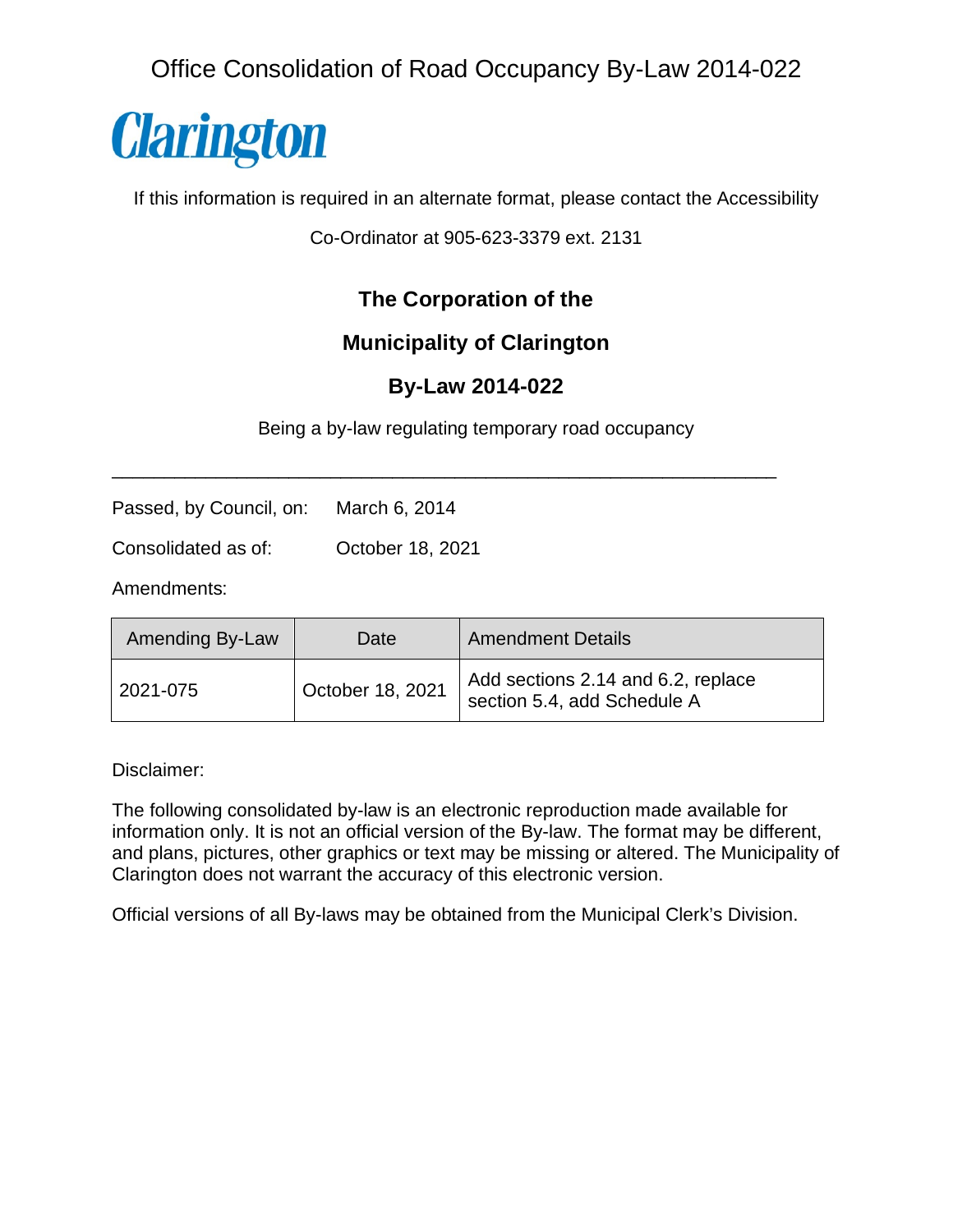# **THE CORPORATION OF THE MUNICIPALITY OF CLARINGTON**

# **BY-LAW 2014-022**

A by-law regulating temporary road occupancy

**WHEREAS** paragraph 1 of subsection 11(3) of the *Municipal Act, 2001,* S.O. 2001, c.25 authorizes municipalities to pass by-laws respecting highways under their jurisdiction; and

**WHEREAS** sections 23.1 and 23.2 of the *Municipal Act, 2001,* S.O. 2001, c.25 authorize municipalities to delegate the power to close ahighway temporarily; and

**WHEREAS** the Municipality wishes to regulate the temporary closure of highways under its jurisdiction for construction activity.

**NOW THEREFORE** the Council of The Corporation of the Municipality of Clarington hereby enacts as follows:

# **PART 1 - INTERPRETATION**

## **Definitions**

1.1. In this by-law, unless otherwise specified,

"applicable laws" means all federal, provincial and municipal laws, by-laws, rules, regulations, orders, approvals, permits, standards, and all other governmental requirements applicable to any construction activity and a temporary highway closure or occupancy;

"applicant" means a person applying for a permit;

"application" means an application for a permit;

"construct" includes erect, install, repair and maintain;

"construction activity" means any construction or other activity that requires temporary closure of a portion of a Municipal highway to the public including,

- a) construction of any utility company infrastructure;
- b) installation of municipal services in accordance with an approved site plan, subdivision plan or other development agreement;
- c) construction on residential properties including pools, fences, gate posts and mailboxes;
- d) felling of trees;
- e) installation of drainage works;
- f) erection of banners or signs;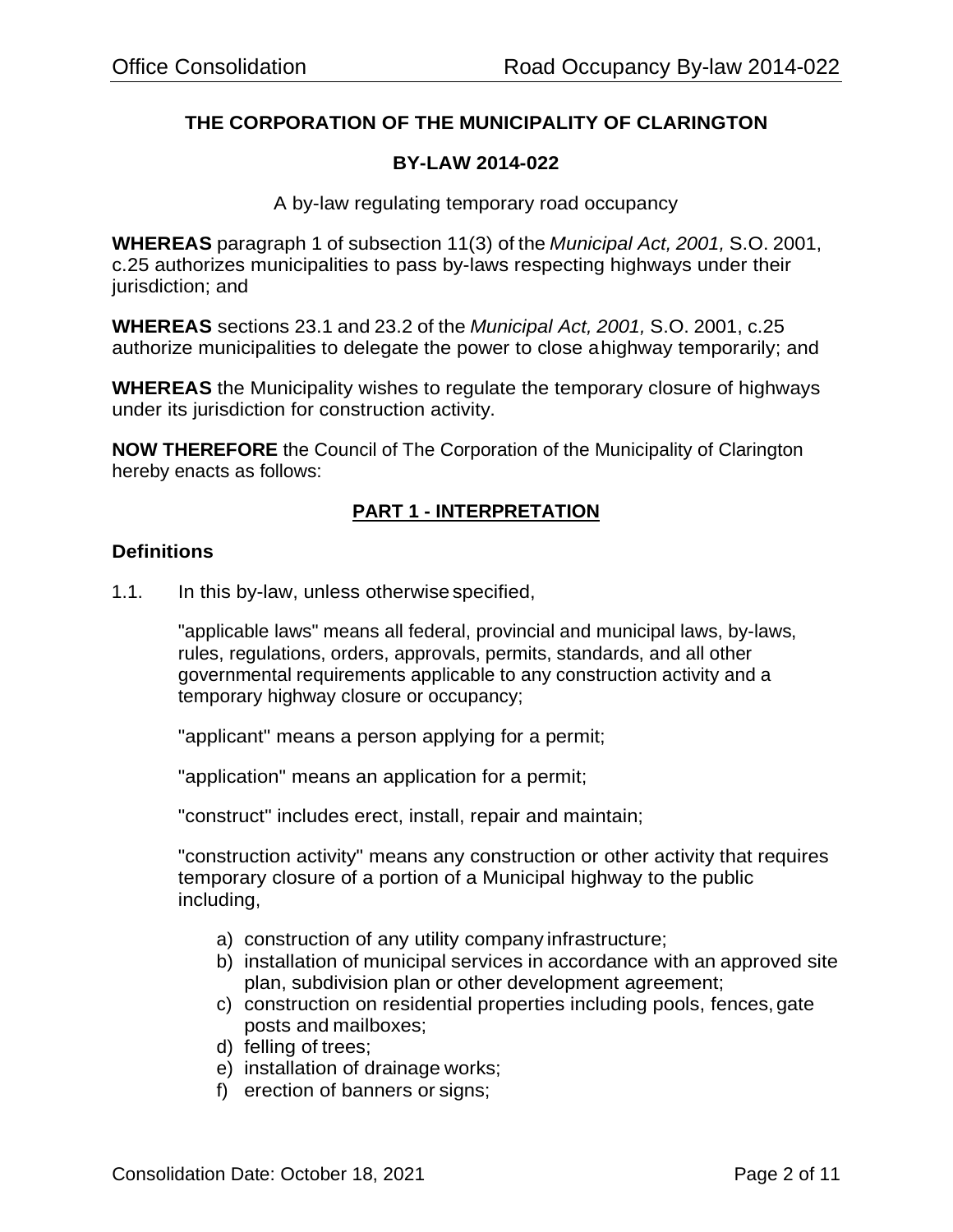- g) erection of scaffolding or hoarding;
- h) parking of construction vehicles;
- i) placement of construction equipment (e.g. mobilecranes);
- j) placement of dumpsters; and
- k) storage of constructionmaterials;

"Director" means the Municipality's Director of Engineering Services or a designate;

"highway" has the same meaning as in subsection 1(1) of the *Municipal Act, 2001,* S.O. 2001, c.25;

"Municipality" means The Corporation of the Municipality of Clarington or the geographic area of Clarington, as the context requires;

"permit" means a permit issued under this by-law to temporarily close a portion of highway for construction activity or to occupy a highway to transport vehicles, loads, objects or structures in excess of the load and dimension limits set out in Parts VII and VIII of the *Highway Traffic Act,*  R.S.O. 1990, c. H.8;

"person" includes an individual, association, firm, partnership, corporation, trust, organization, trustee, or agent, and their heirs, executors or legal representatives; and

"work area" means the area of a highway that is to be temporarily closed.

## **References**

- 1.2. In this by-law, reference to any Act or Manual is reference to that Act or Manual as it is amended or re-enacted from time to time.
- 1.3. Unless otherwise specified, references in this by-law to Parts or sections are references to Parts or sections in this by-law.

## **Word Usage**

- 1.4. This by-law shall be read with all changes in gender or number as the context requires.
- 1.5. In this by-law, a grammatical variation of a word or expression defined has a corresponding meaning.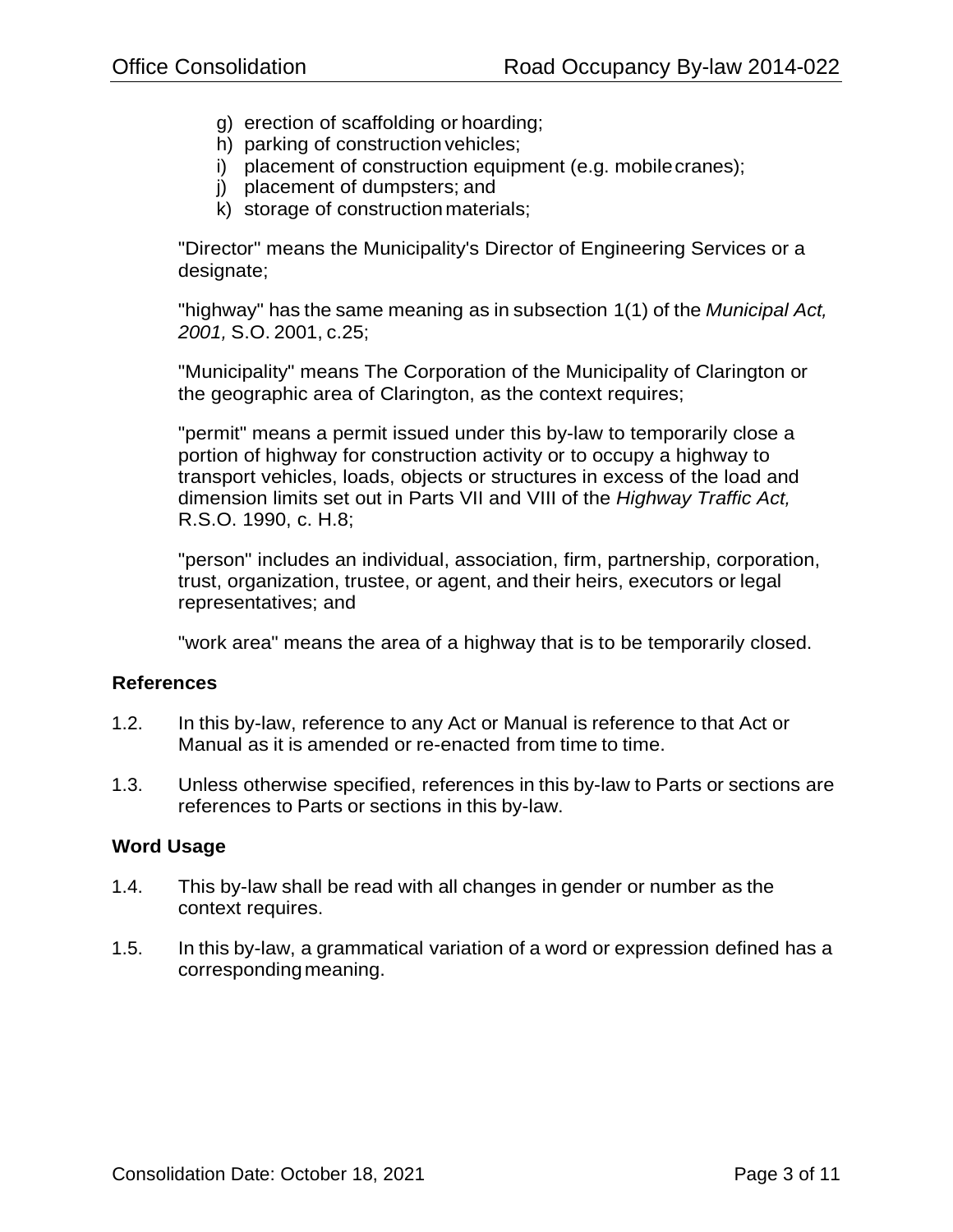# **Severability**

1.6. Each section of this by-law is an independent section, and the holding of any section or part of any section of this by-law to be void or ineffective for any reason shall not be deemed to affect the validity of any other sections of this by- law.

# **Application**

1.7. This by-law applies to all highways under the jurisdiction of the Municipality.

# **PART 2-PERMITS**

## **Permit Required**

- 2.1 No person shall undertake, or permit to be undertaken, any construction activity on a Municipal highway without a permit.
- 2.2 No person shall use any Municipal highway to transport any vehicles, loads, objects or structures in excess of the load and dimension limits set out in Parts VII and VIII of the *Highway Traffic Act,* R.S.O. 1990, c. H.8 without a permit.

## **Application - Minimum Requirements**

- 2.3 Every application shall be completed and submitted on forms prescribed by the Director.
- 2.4 Every application shall include,
	- a) a sketch showing the proposed work area and the proposed location of any barricades or other barriers;
	- b) the date(s) and time(s) that the work area needs to be temporarily closed or occupied;
	- c) proof of the insurance described in section 3.1;
	- d) satisfactory proof thatthe applicant is at least 18 years of age or, if the applicant is a corporation, copies of the letters of incorporation or other incorporating documents that have been duly certified by the proper authorities and that show the full corporate name, officers and directors of the applicant;
	- e) contact information for the applicant; and
	- f) any other information or documentation that the Director deems necessary.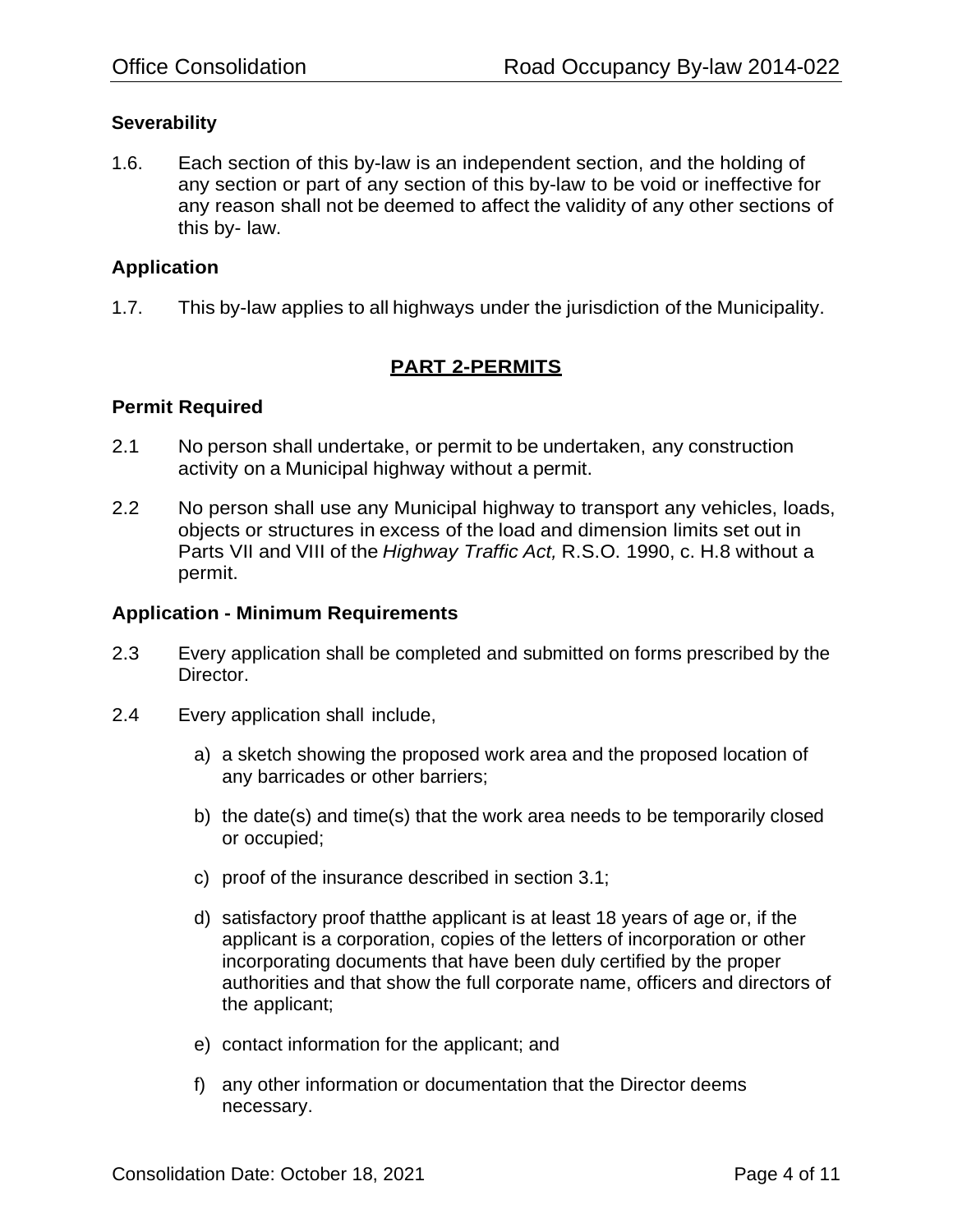- 2.5 Without limiting the generality of clause 2.4(f), the Director may require an applicant to submit a traffic safety plan providing for the control of traffic and parking, including all vehicular, pedestrian and cyclist movements to, from and within the work area and additional insurance described in Part 3.
- 2.6 The deadline for submitting the information and documentation required by sections 2.4 and 2.5 is 10 days prior to the date that work area needs to be temporarily closed.

#### **Fee**

2.7 (1) In this section, "charity" means a registered charitable or registered notfor- profit organization that operates for cultural, educational, or religious goals, social welfare, recreation, amateur sport or any other similar community initiative for any purpose except profit.

(2) Unless the construction activity is solely for the benefit of a charity, the Director may require, as a permit condition, that an applicant pay for any municipal services (e.g. resources provided by the Municipality's Engineering Services Department, Operations Department or Emergency and Fire Services Department) that are required as part of the temporary highway closure or occupancy.

# **Security Deposit**

2.8 The Director may require the permit holder to provide a refundable deposit as security for possible damage to Municipal property or equipment, possible damage to adjacent private property, clean up costs, and all other obligations of the permit holder under this by-law and the permit.

## **Review**

- 2.9 The Director is authorized to receive and consider all applications, and to conduct all investigations necessary to determine whether a permit should be issued.
- 2.10 The Director may issue or refuse to issue any permit, and may include any conditions in a permit that he deems appropriate.
- 2.11 Prior to making a decision on any application, the Director shall consult with such other persons or agencies as he considers necessary.
- 2.12 When reviewing an application, the Director shall consider,
	- a) any potential adverse effect on public health and safety;
	- b) any potential inconvenience to the public;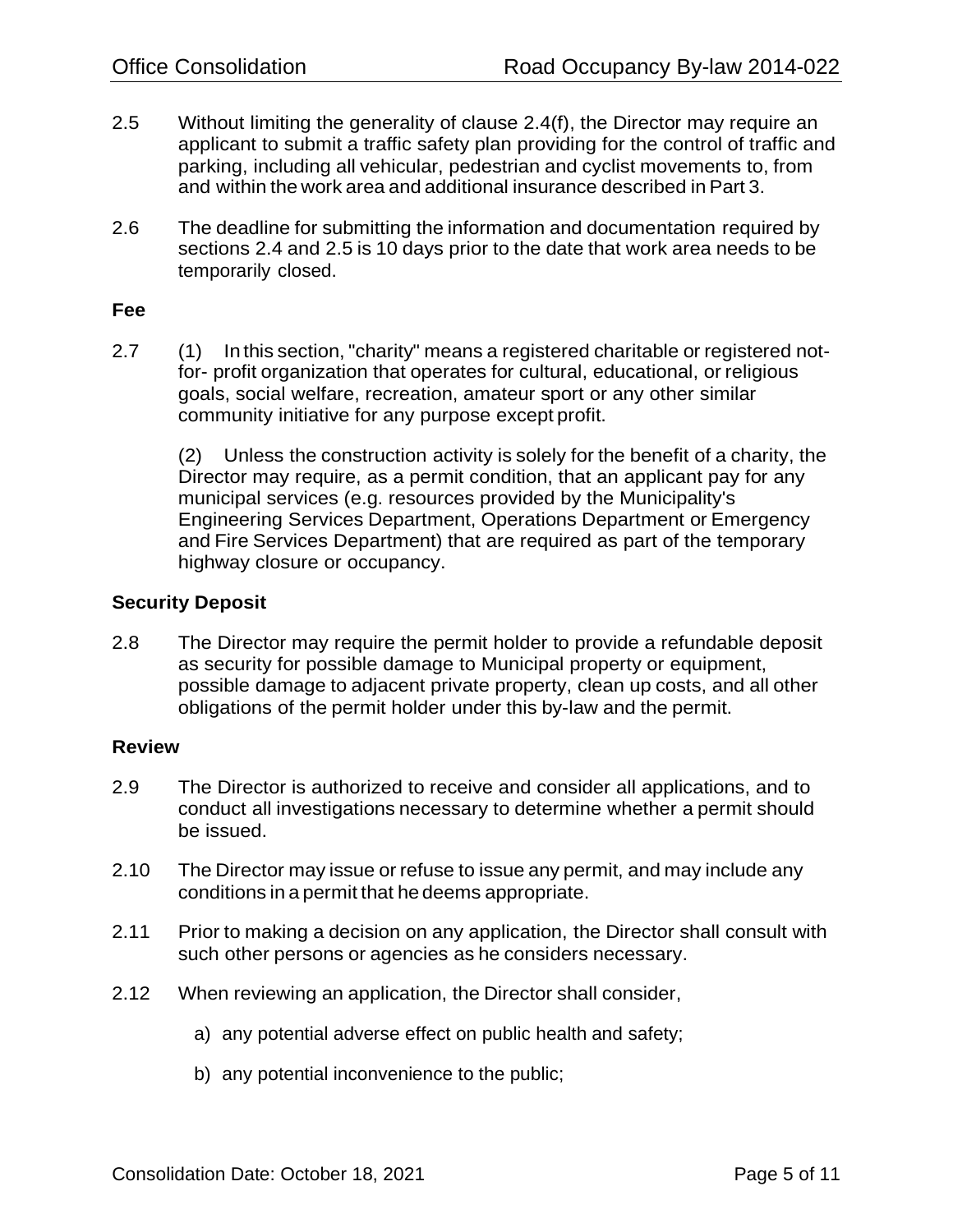- c) any potential traffic impacts, including the adequacy of detour routes;
- d) any concerns for the security of persons or property; and
- e) whether the past or present conduct of the applicant affords reasonable grounds to believe that the special event may not be carried in a lawful, safe, secure, peaceful and controlled manner.

## **Conditions**

- 2.13 In addition to any other conditions that the Director may deem appropriate, every permit issued to temporarily close a portion of a highway for construction activity shall be subject to the following conditions:
	- a) The permit holder shall comply with all applicable laws.
	- b) The permit holder shall comply with all of the timeframes, guidelines, signage and layout requirements of the Ontario Traffic Manual, Book 7 as they relate to temporary highway closures.
	- c) The permit holder shall notify (either personally or by mail) all owners and occupiers of property (including churches) whose access may be affected by the temporary closure at least 10 days in advance of the temporary closure.
	- d) The permit holder shall ensure that no construction equipment is of such height as to interfere with official signs, traffic control signal displays, electric, light, telephone or other wires or cables on the highway.
	- e) The permit holder shall indemnify and save harmless the Municipality, its officers, employees and agents from and against all manner of actions, causes of action, claims, demands, losses and costs that may arise, be sustained, or prosecuted against the Municipality for or by reason of the granting of the permit or the performance of the permit holder under the permit whether with or without negligence on the part of the permit holder.
	- f) The permit holder shall maintain the work area in a clean and sanitary condition for the duration of the permit.
	- g) The permit holder shall remove all debris from the work area and, where required, adjacent properties prior to the expiration of the permit.
- 2.14 No person shall contravene a condition of a permit issues under this By-law.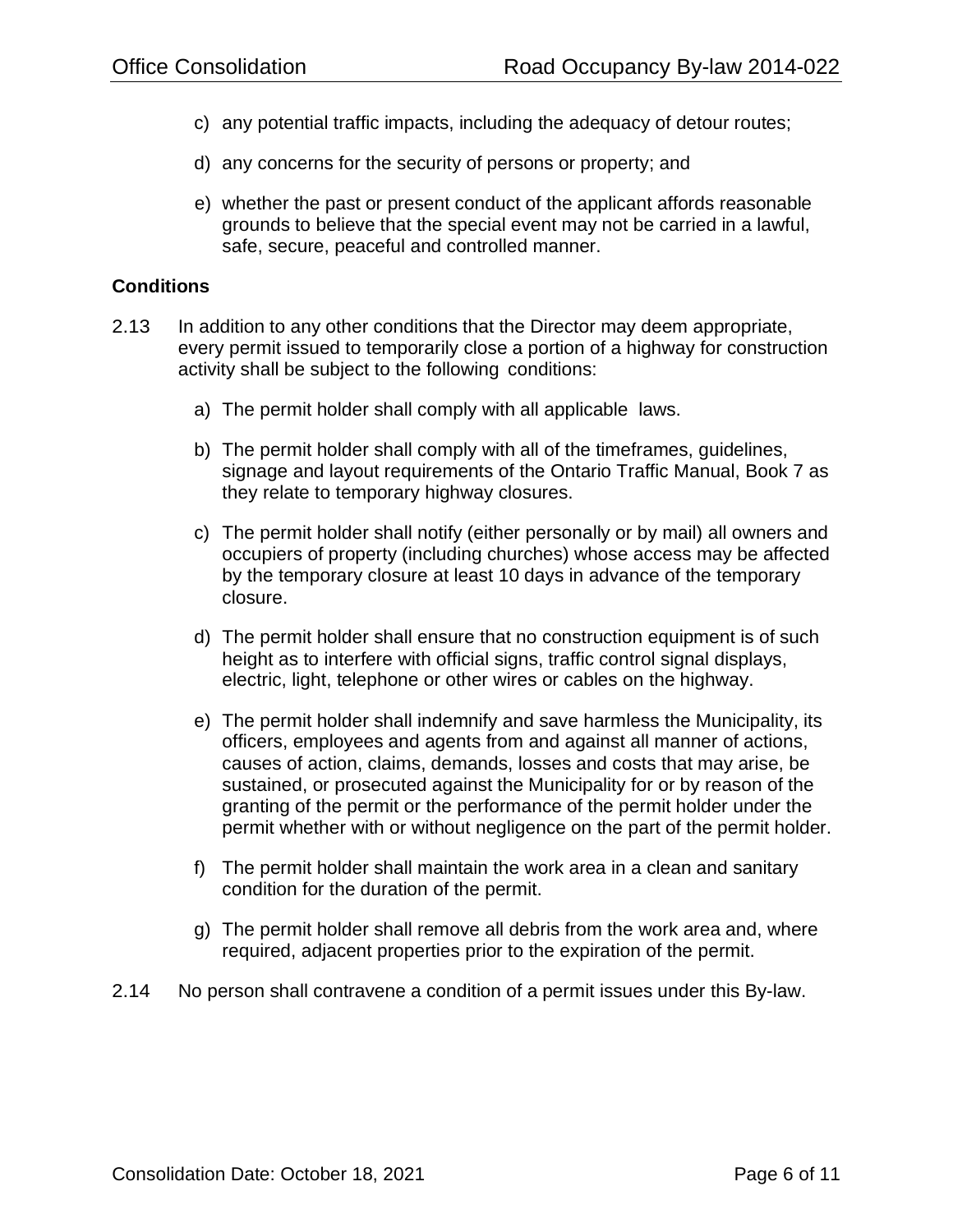# **Refusal**

- 2.15 Without limiting the generality of section 2.10, the Director may refuse to issue a permit if,
	- a) the applicant has not provided information or documentation required under sections 2.4 and 2.5 or did not provide such information or documentation within the time frame set out in section 2.6;
	- b) the applicant has not provided the security required under section 2.8;
	- c) the applicant has submitted false, mistaken, incorrect or misleading information in support of the application;
	- d) the applicant or any principal, director or officer of the applicant has an outstanding debt to the Municipality relating to a permit; or
	- e) the requested temporary occupancy poses an unacceptable risk to the health and safety of any person or damage to property.

#### **Revocation**

- 2.16 The Director may revoke apermit at any time without prior notice to the permit holder if,
	- a) it was issued in error;
	- b) it was issued as a result of false, mistaken, incorrect or misleading information in the application;
	- c) there are reasonable grounds to believe that the continuation of the temporary occupancy or closure poses an unacceptable risk to the health and safety of any person or damage to property; or
	- d) the permit holder is not in compliance with any permit condition.
- 2.17 The Director shall immediately inform the permit holder of a revocation and the reasons for it by means of contacting the permit holder at the address or at the coordinates provided in theapplication.

## **General**

2.18 Where a permit has been issued, the Director may temporarily close any portion of a highway to pedestrians or vehicular traffic, or both, and may cause to be erected such barricades and other barriers as may be needed to preserve public order and protect persons and property.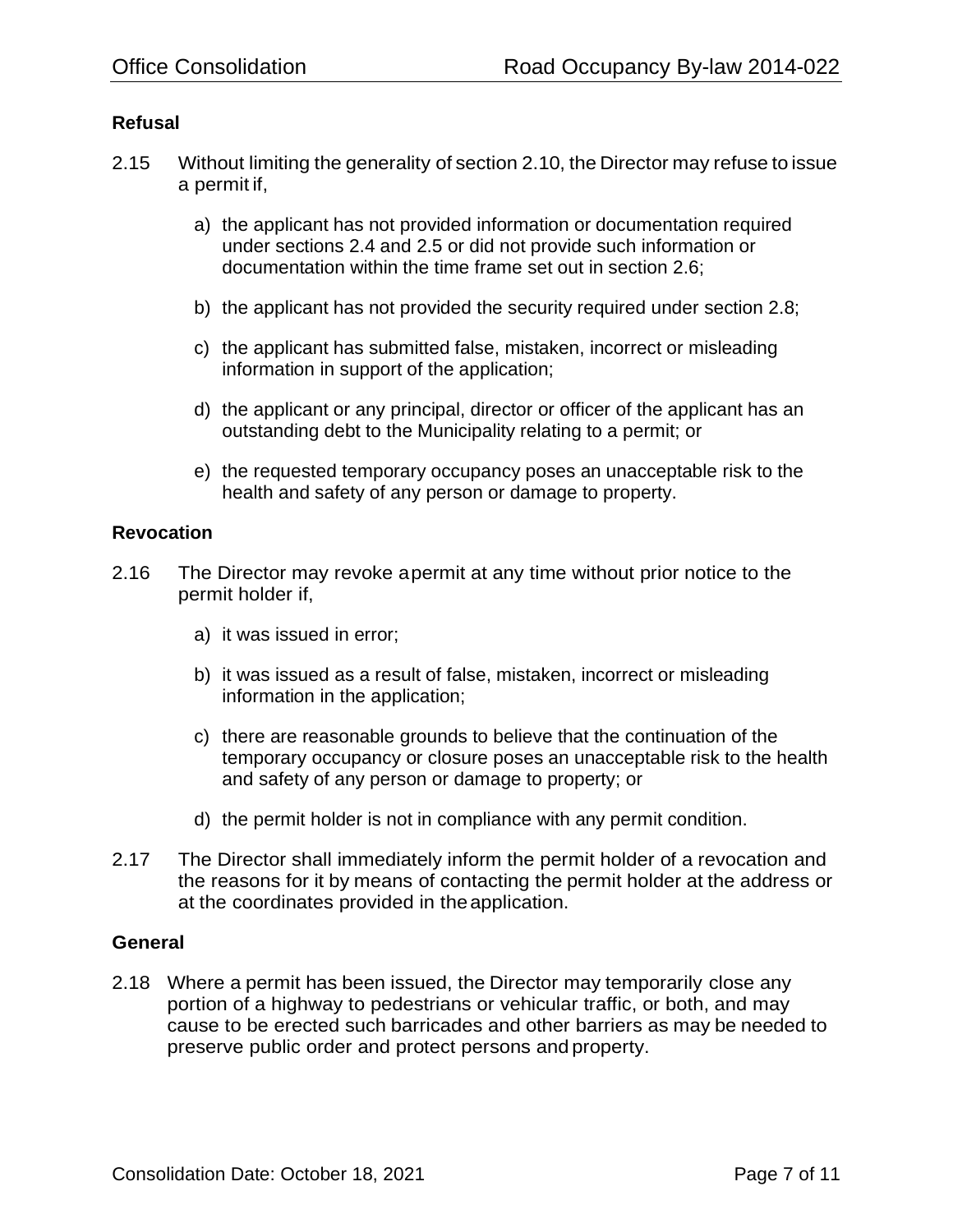- 2.19 Every permit shall specify the name of the permit holder, the location of the work area, and date(s) and time(s) that the highway may be temporarily occupied or closed.
- 2.20 The issuance of a permit does not represent a commitment by the Municipality or the Director to issue a permit for any subsequent, continuing or similar construction activity.
- 2.21 Permits are not transferrable.
- 2.22 No amendment shall be made to a permit without prior authorization bythe Director.

# **PART 3 - INSURANCE**

#### **Insurance**

- 3.1. Every applicant shall provide proof of commercial general liability insurance acceptable to the Director of Finance and subject to limits of not less than 2 million dollars inclusive per occurrence for bodily injury, death and damageto property including loss of use thereof, for the duration of the special event.
- 3.2. If deemed necessary by the Director of Finance, the applicant shall provide liability insurance in respect of licensed, owned or leased motor vehicles subject to a limit of not less than 2 million dollars inclusive per occurrence for bodily injury, death and damage to property including loss of use thereof.
- 3.3. If deemed necessary by the Director of Finance, the insurance shall include coverage for premises and operations liability, products and completed operations liability, cross liability, severability ofinterest clause, employees as additional insured, contingent employer's liability, personal injury liability, incidental medical malpractice, owners and contractors malpractice, blanket contractual liability, and non-owned automobileliability.
- 3.4. All insurance shall be in the name of the permit holder and shall name the Municipality as an additional insured. This insurance shall be non-contributing with, and apply as primary and not as excess of, any insurance available to the Municipality.
- 3.5. All insurance shall contain the endorsement toprovide the Municipality with 30 days prior written notice of any cancellation orchange.
- 3.6. The Director of Finance may vary the monetary limits set out in section 3.1 or 3.2.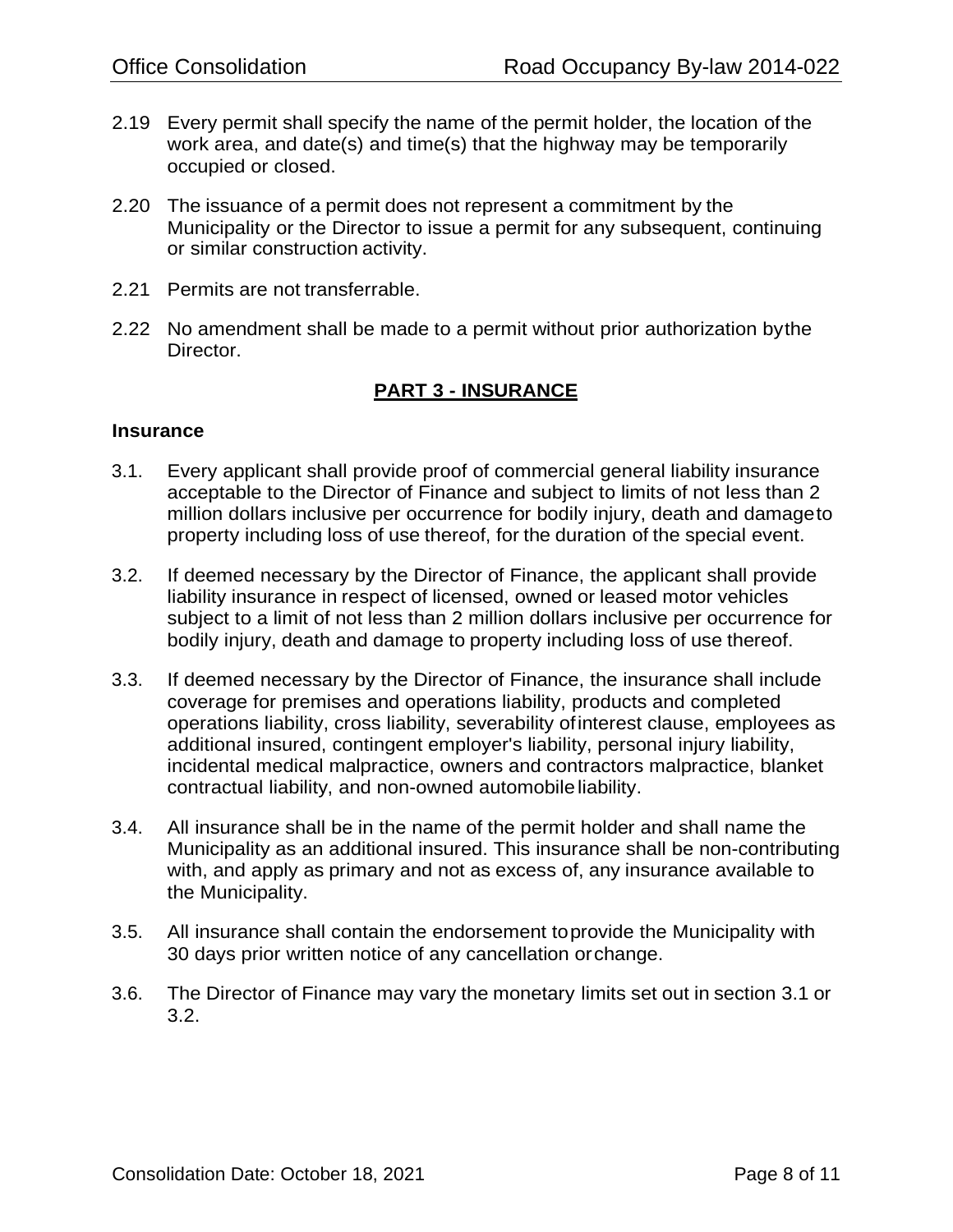# **PART 4- REGULATIONS**

# **Applicants**

- 4.1. No applicant shall give false or misleading information for thepurpose of obtaining a permit.
- 4.2. Every applicant shall notify the Director in writing of any change in any of the information contained in an application within two days of the change.

#### **Permit Holders**

4.3. A permit holder shall comply with all permit conditions.

# **PART 5 - ENFORCEMENT**

#### **Officers**

5.1. This by-law may be enforced by a police officer, a municipal law enforcement officer or the Director.

#### **Inspections**

- 5.2. A police officer, a municipal law enforcement officer or theDirector may,
	- a) enter upon any property (other than a dwelling unit) for the purpose of carrying out an inspection under this by-law;
	- b) require the production for inspection of any document or thing relevant to the inspection;
	- c) require the production of information relevant to the inspection; and
	- d) make examinations or take tests, samples or photographs necessary for the inspection.
- 5.3. No person shall prevent, hinder or interfere or attempt to prevent, hinderor interfere with an inspection undertaken in accordance with this by-law.

## **Offences and Penalties**

5.4. Without limiting any other section of this By-law, every Person who contravenes any provision of this By-law is guilty of an offence and on conviction is liable to a fine in accordance with the *Provincial Offences Act,*  R.S.O. 1990, c. P.33.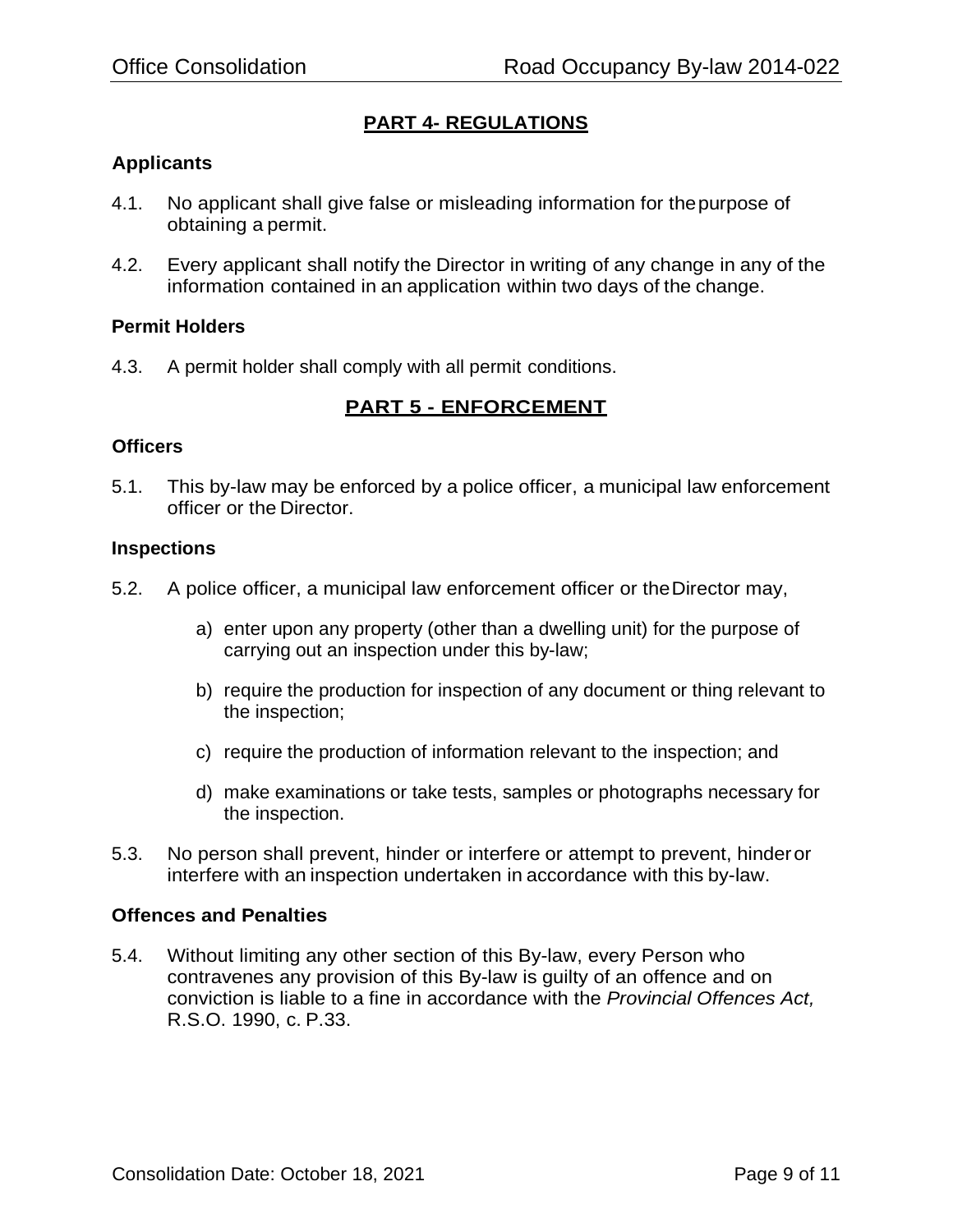5.5. When a person has been convicted of an offence under this by-law, the Ontario Court of Justice or any court of competent jurisdiction thereafter may, in addition to any other penalty imposed, make an order prohibiting the continuation or repetition of the offence by theperson convicted.

# **PART 6 - GENERAL**

# **Short Title**

6.1. The short title of this by-law shall be the "Road Occupancy By-law".

# **Schedules**

6.2. The following Schedules are attached to and form an integral part of this by-law:

Schedule "A" – Set Fines

## **Effective Date**

6.3. This by-law shall be effective on the date that it is passed.

By-law passed this 5th day of March, 2014.

ORIGINAL BY-LAW SIGNED